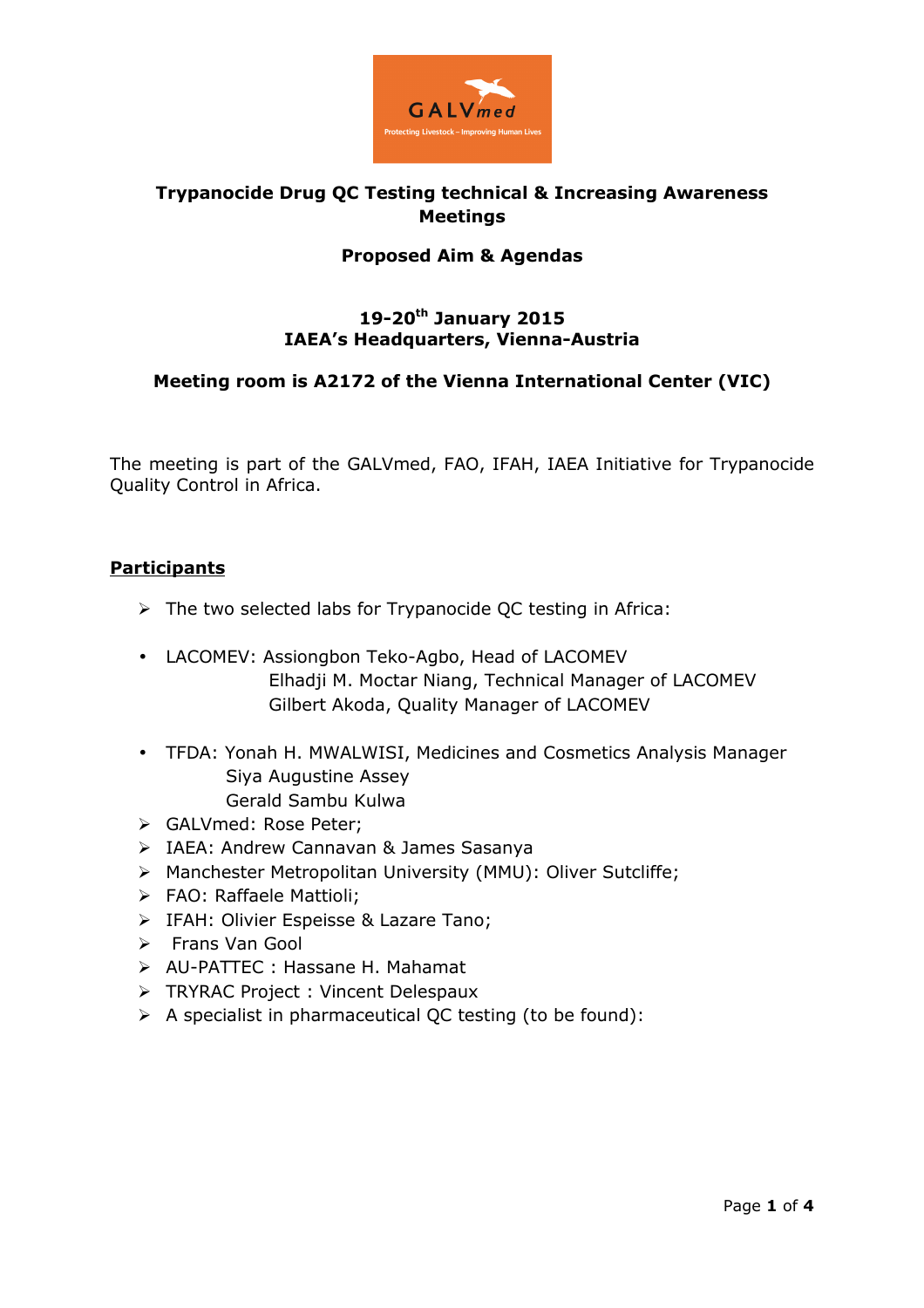

### **1. Objectives and agenda of the first day (Monday 19 th January 2015)**

The first day of meeting aims to resolve and finalise all trypanocide QC testing technical aspects to ensure that all the selected labs (LACOMEV, Dakar-Senegal & TFDA, Dar es Salaam-Tanzania) are using the same methodology for trypanocide testing and establish inter-laboratory QC testing procedures.

The specific objectives of this first day of meeting are to:

- Review methods for isometamidium testing and address any technical testing queries (active ingredient calculation in 100% pure products and in products containing excipients);
- Review and update of active ingredient tolerance intervals in the tested products;
- Discuss the inter-laboratory QC testing operations.

## **The proposed Agenda of the first day (19th January 2015)**

| Time            | <b>Item</b>                            | <b>Presenters</b>     |
|-----------------|----------------------------------------|-----------------------|
| 09h00 - 09h15   | Introductions & meeting objectives     | Rose Peter/G. Akoda   |
| 09h15 - 10h15   | Review of methods used by LACOMEV      | A. Teko-Agbo/M. Niang |
|                 | for isometamidium & diminazene         |                       |
|                 | testing                                |                       |
| $10h15 - 11h15$ | Review of methods used by TFDA for     | A.Siya/G.Kulwa/Y.     |
|                 | isometamidium,<br>diminazene<br>&      | Mwalwissi             |
|                 | homidium testing                       |                       |
|                 | <b>Break</b>                           |                       |
| 11h30 - 13h00   | Discussions on methods used by the     | All                   |
|                 | two labs & harmonisation if necessary  |                       |
|                 | Lunch Break                            |                       |
| 14h00 - 14h30   | update of active<br>and<br>Review      | G.Akoda/A.Cannavan    |
|                 | ingredient tolerance intervals in the  |                       |
|                 | tested products                        |                       |
| 14h30 - 15h30   | Determining of inter-laboratory QC     | G.Akoda/A. Cannavan   |
|                 | testing procedures and roles (agreeing |                       |
|                 | on final details and logistics)        |                       |
| 15h30 - 16h00   | Setting timelines and agreeing dates   | G.Akoda/A.Cannavan    |
|                 | completion of inter-lab<br>for<br>QC   |                       |
|                 | reporting and feedback                 |                       |
| 16h00 - 16h30   | Summary & recommendations              | Rose Peter            |
| 19h             | Diner                                  | All                   |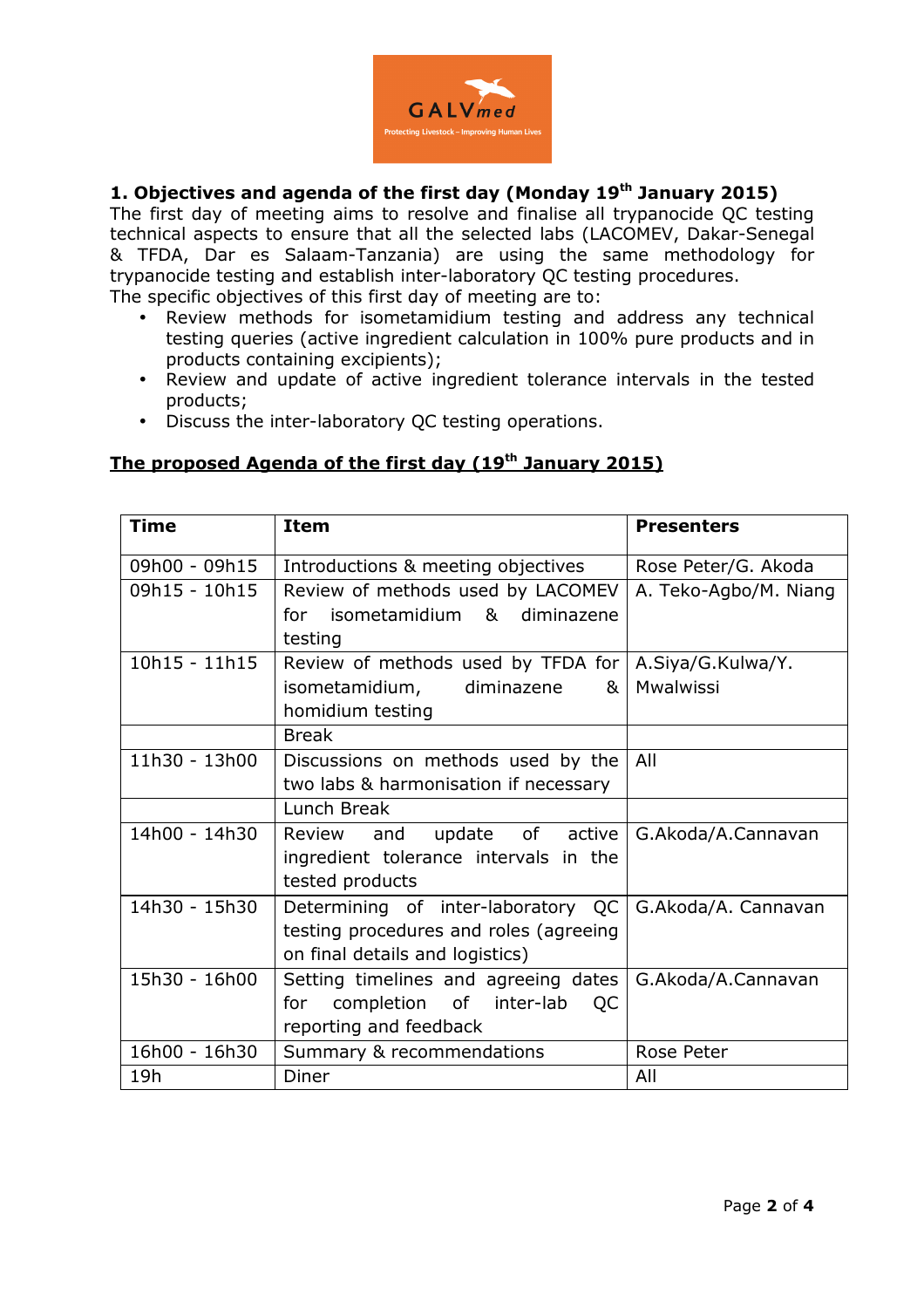

## **2- Objectives and agenda of the second day (20th January 2015)**

The aims of the second day are to discuss the results of field survey of trypanocide drugs collected in different sub-Saharan countries and tested by the two selected labs (LACOMEV in Dakar/Senegal and TFDA in Dar es Salaam/Tanzania) and develop strategies for communication and awareness amongst livestock stakeholders (national veterinary services, regulatory authorities) on quality control testing of existing trypanocide circulating in sub Saharan Africa.

The specific objectives are to:

- Provide background to all participant on the Trypanocide QC initiative history and aims;
- Background on TRYRAC Programme activities;
- Background on IFAH activities in this area (including Datamatrix system as tool for fight counterfeiting);
- Background of AU-PATTEC activities and future role in these activities;
- Share and discuss the testing results of trypanocides samples collected in Senegal, Cameroon & Tanzania (and Togo and Ethiopia – TRYRAC) and tested by the two selected labs;
- Discuss the interpretation of the results: categorising according to substandard (over or under dosed), falsified and what real limits should
- Discuss ways communicate the results to all stakeholders including joint publication of results;
- Develop strategies for awareness/sensitisation of the regulatory authorities in order to enforce trypanocide QC testing by using the testing labs.